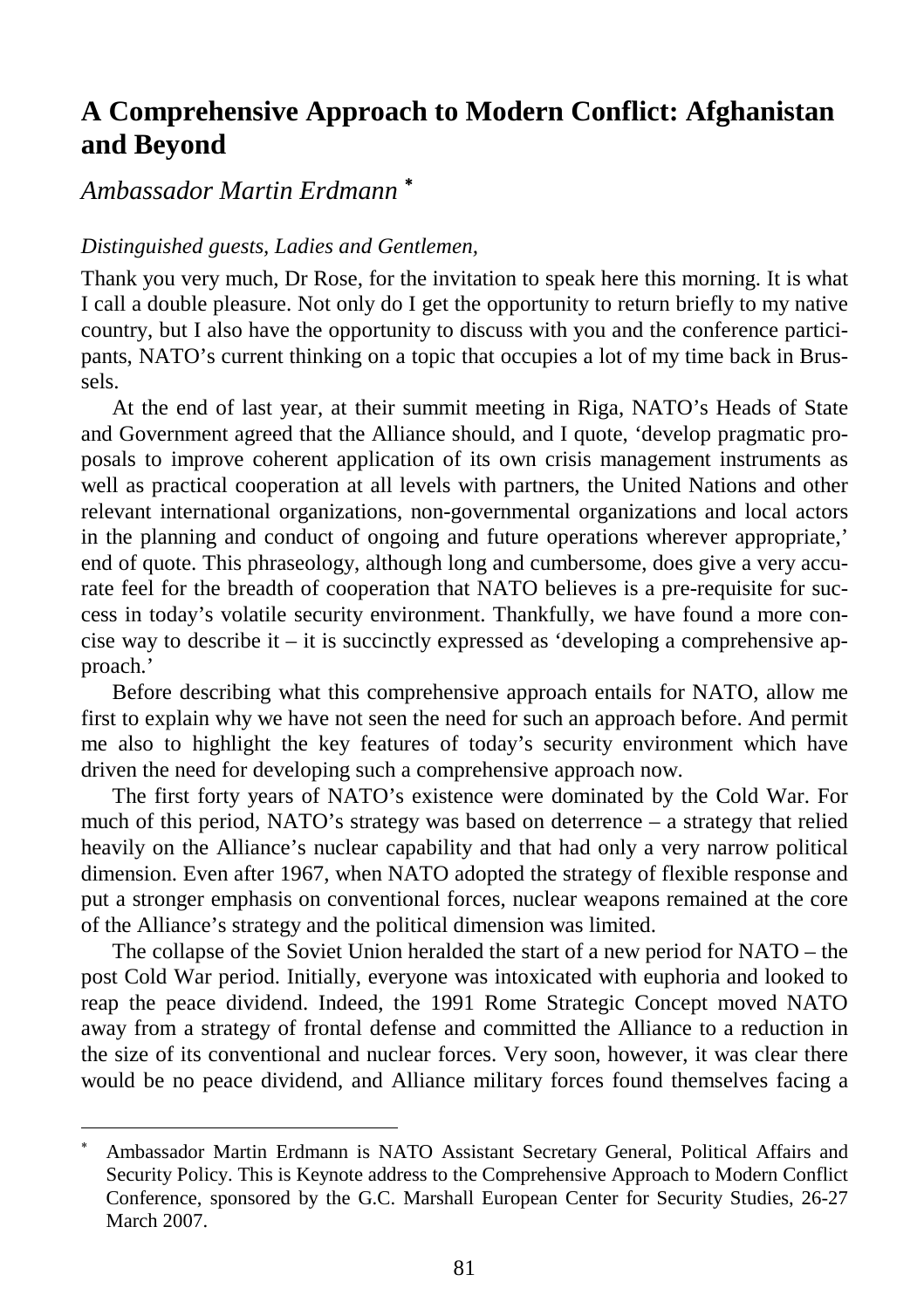new challenge – crisis management in the Balkans. New military doctrines were developed to guide such operations, but again, the political dimension to these operations was relatively limited.

Today, this post-Cold War period is also behind us. We are now living in the post- '9/11' world. We are faced with a very volatile, multi-polar international environment – an environment where established thinking, policies and relationships are constantly tested; where new players, such as China and India, are finding their role; where nonstate actors are able to exert more and more influence; and where power is more diffuse than ever before.

This post-'9/11' world is frequently described as a 'globalized' world. I do not doubt globalization's value as a means of opening up economies, lifting people out of poverty, and promoting democratic values. But globalization is not completely benign – it also has its dark side.

The same channels that allow money and information to be transferred instantly across borders can also be used by criminal networks to traffic virtually any commodity – people, missile components, laundered finance, weapons and fissile materials. Nuclear proliferation, which for the past thirty years appeared to be a secondary problem, is now taking center stage. Failing states, once considered a concern only for their immediate neighbors, can have truly global implications. And of course there is a new breed of terrorism – a terrorism that uses globalization to import radicalism, religious fanaticism and new terrorist techniques into the very heart of our own societies.

Faced with such an environment, NATO had to adapt. Let me give you an example. I think it is fair to say that in the immediate aftermath of '9/11,' and the declaration of Article 5, there was a view in some quarters that NATO, with its impressive military capabilities, would be the ideal organization to deal with this new vicious and global form of terrorism. But it quickly became clear that military action alone would not be enough. Could the threat of military action by NATO have prevented the terrorist attacks in London, in Madrid, and elsewhere? I don't think so. Indeed, neither does NATO.

The Alliance's conceptual paper on defense against terrorism emphasizes that the best chance of success will come from 'an overarching international strategy that integrates political, military, economic, legal and social initiatives' and 'fully conforms to the relevant provisions of the UN Charter and all relevant international norms, including those concerned with human rights and humanitarian requirements.'

We understood that the threat of military force, and even its use, is not enough on its own to guarantee our security. We needed a new NATO. And we have already made considerable progress in shaping that new NATO.

Of course, we did not do away with some of NATO's unique features. We have kept collective defense as a core purpose. We have preserved, and even strengthened, our exceptional political consultation mechanism, and our integrated, multinational military structure to implement our common decisions. But what has changed fundamentally inside NATO is the way we *think* about security, and the way we *go about safeguarding and promoting* that security.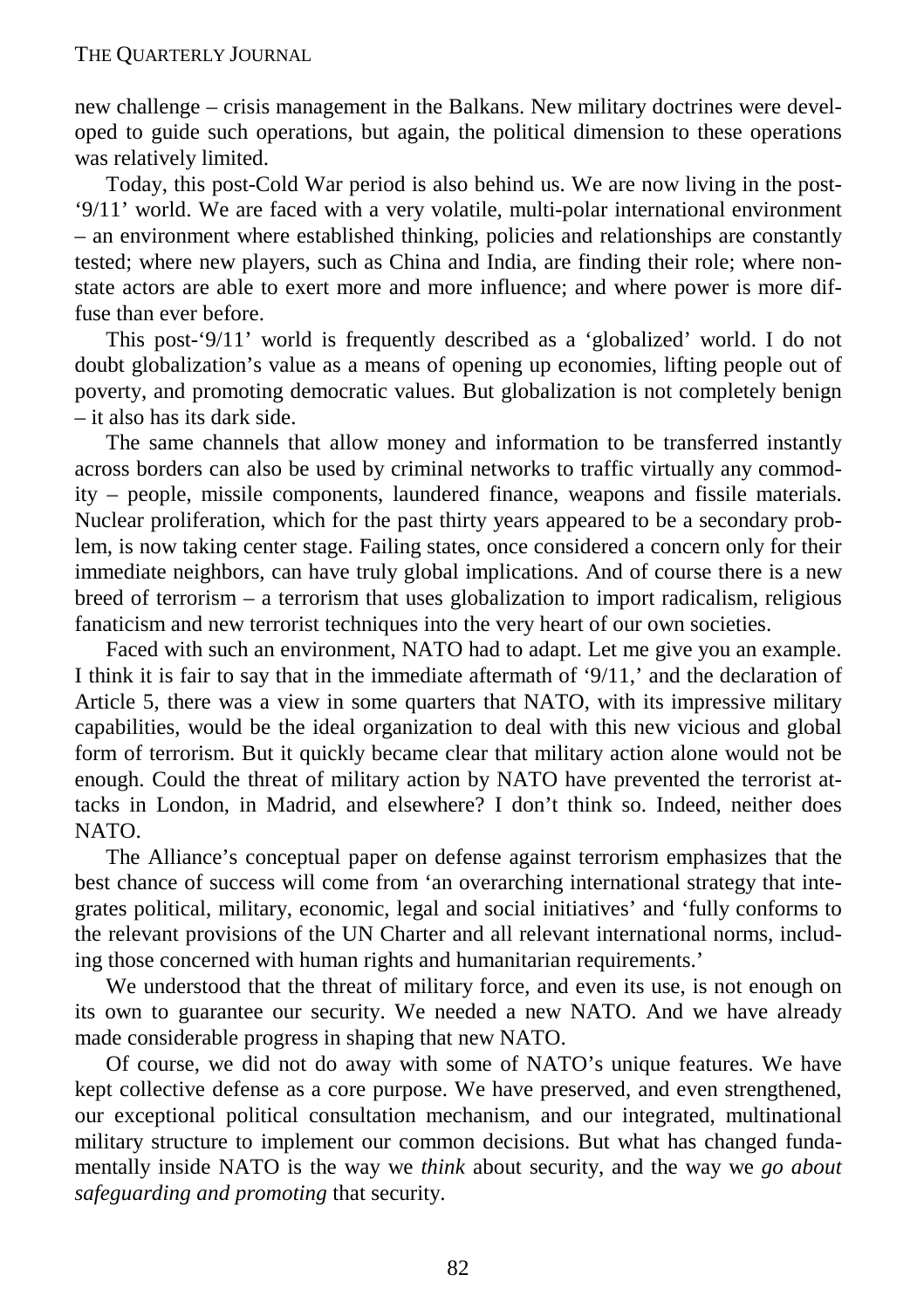Unfortunately, I do not believe that everyone outside NATO has changed the way they think about the Alliance. Too many people continue to view NATO through the old Cold War prism – a prism that prevents these people from seeing the true extent of the Alliance's transformation.

Today, NATO is safeguarding peace and promoting security though active engagement. Rather than waiting until problems turn up on our doorstep, we are prepared to take decisive action when and where those problems first emerge. And that action is not confined to the military domain: there is now a considerable political dimension to NATO's activity.

Today's NATO is a forum for enhanced political dialogue among Allies. It is the center of a network of relationships with other countries and international organizations. And it is an Alliance with substantially improved military capabilities. We now have a fully operational reaction force. We can deploy our forces over great distance. And our forces are able to conduct the full range of military activity including combat, peacekeeping, reconstruction, stabilization, training and humanitarian operations.

It is this array of operations that gives the most visible demonstration of the new NATO and its strategy of active engagement. As we meet here today, more than 50,000 troops are deployed under NATO command in operations and missions on three different continents. In Europe, NATO is keeping the peace in the Balkans, notably in Kosovo where we are facing a challenging transition phase. In the Mediterranean, we are conducting naval anti-terrorist patrols. In Iraq, NATO is training Iraqi security forces. In Pakistan, after the earthquake in 2005, NATO provided humanitarian relief. And in Africa, NATO is airlifting African Union peacekeeping troops to the crisis region of Darfur. But it is in Afghanistan that we are conducting what is probably the most important and difficult mission in the Alliance's history.

Today, the NATO-led, UN-mandated International Security Assistance Force is made up of some 35,000 personnel from every one of the 26 NATO Allies, as well as contributions from 11 partner countries. Together, these brave men and women perform a variety of roles. ISAF's principal task is to assist the Government of Afghanistan in creating a safe and secure environment, where it is able to assert and expand its authority, and where other organizations are able to do their work. ISAF also supports the development and equipment of the Afghan National Army and Police, including their capability to demobilize illegally armed groups and to fight the drug trade. Moreover, ISAF includes 25 Provincial Reconstruction Teams at strategic locations throughout the country, where we bring together civilian and military expertise to promote security and development.

We have all heard about the growing number of suicide attacks and roadside bombs over the past half year or so. But what these reports cannot disguise is the enormous progress that has actually been made in Afghanistan, and which is due in no small measure to NATO's engagement.

Today, less than four years after NATO took control of ISAF, Afghanistan is an emerging democracy and an increasingly pluralistic society. There have been free elections, President Karzai enjoys considerable respect, and there is a functioning parliament as well as several other new institutions. Well over 4 million refugees have returned home; 80 per cent of the population has access to health care; and 6 million children are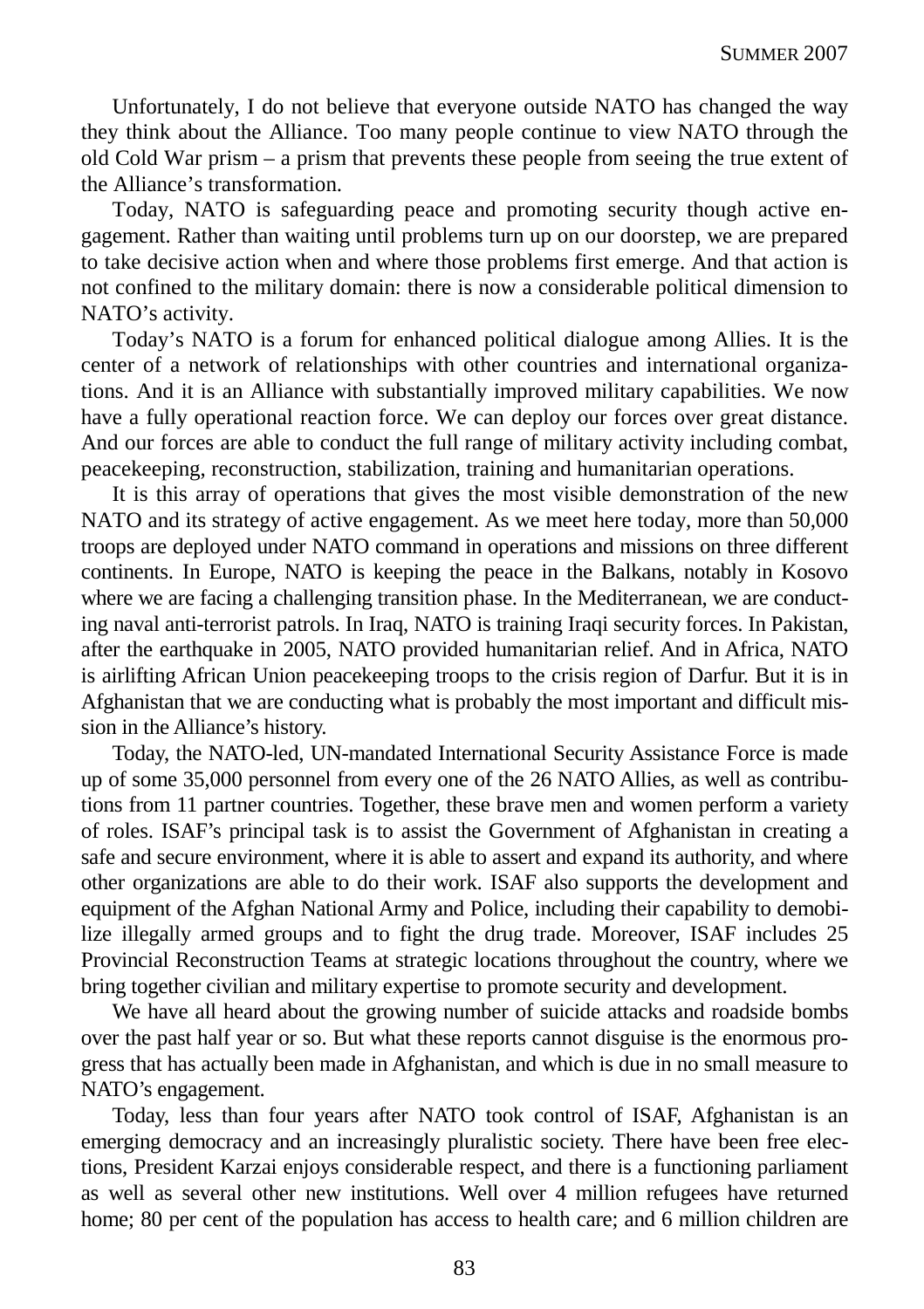#### THE QUARTERLY JOURNAL

in school. Women make up about 25 per cent of the parliament; about a third of schoolchildren are girls; and about the same proportion of teachers are female. There has been significant reconstruction and development, especially in the north of the country, and Afghanistan's Gross National Product has tripled over the past few years.

All this is significant progress – achieved, as I said, thanks in no small part to NATO. But the recent upsurge in violence shows that it is also fragile progress – progress which must be sustained and reinforced or it could again unravel. To prevent that from happening will require not just the Alliance's continued engagement, but a broader, concerted international effort by the international community.

From NATO's point of view, this points first of all to closer engagement with nonmember nations. During the Cold War, NATO did not need other countries to fulfill its essential security mission of self-defense. Allied solidarity was enough. But today, as we send our forces to Afghanistan and on other complex missions well away from our traditional area of operations, we realize full well just how much the success of these missions depends on the contribution by other nations, and notably our partners. Some partners help us with military bases, air fields and transit rights. Some provide forces to our missions, and some provide us with intelligence and expertise.

But our partners benefit, too. NATO is a framework that they can use to make their own contributions more effective. And our many NATO partnership programs provide these countries with material help and expertise in taking care of their own security problems, reforming their military forces, and increasing their interoperability with those of the Alliance. In sum, when NATO enters into a partnership with another country, it is a relationship that benefits both.

Over the past few years, we have already successfully broadened our partnership policy by reaching out to countries in Northern Africa, the Middle East and the Gulf region. And we are now opening a new chapter by deepening our ties with countries in the Asia-Pacific region. This is a most timely development. Australia and New Zealand are already involved with us in Afghanistan. Japan and the Republic of Korea have also shown a willingness to shoulder a greater share of the international security burden. Prime Minister Abe made that very clear when he met with the NATO Council in January. And just a few weeks ago, when I had the pleasure of leading a NATO Delegation to Tokyo, Japan agreed to work more closely together with NATO in providing aid to the civilian population of Afghanistan. More and more countries realize that we all face the same risks and threats, and that it is in our mutual interest that we face them together.

The second plank of NATO's efforts to ensure greater, more effective international involvement in Afghanistan is to promote a new level of cooperation among international organizations. And what we are aiming at here, in particular, is better concerted planning between the military aspects of peace building and the civilian aspects.

Security and development are two sides of the same coin – they must go together. Neither in Afghanistan, nor anywhere else, will peace survive for long without jobs, electricity, roads, schools and hospitals. The military can do some of this work on a short-term basis, and our PRTs in Afghanistan have proved their value. But the essential programs that improve the lives of Afghans and build effective government institutions need the ex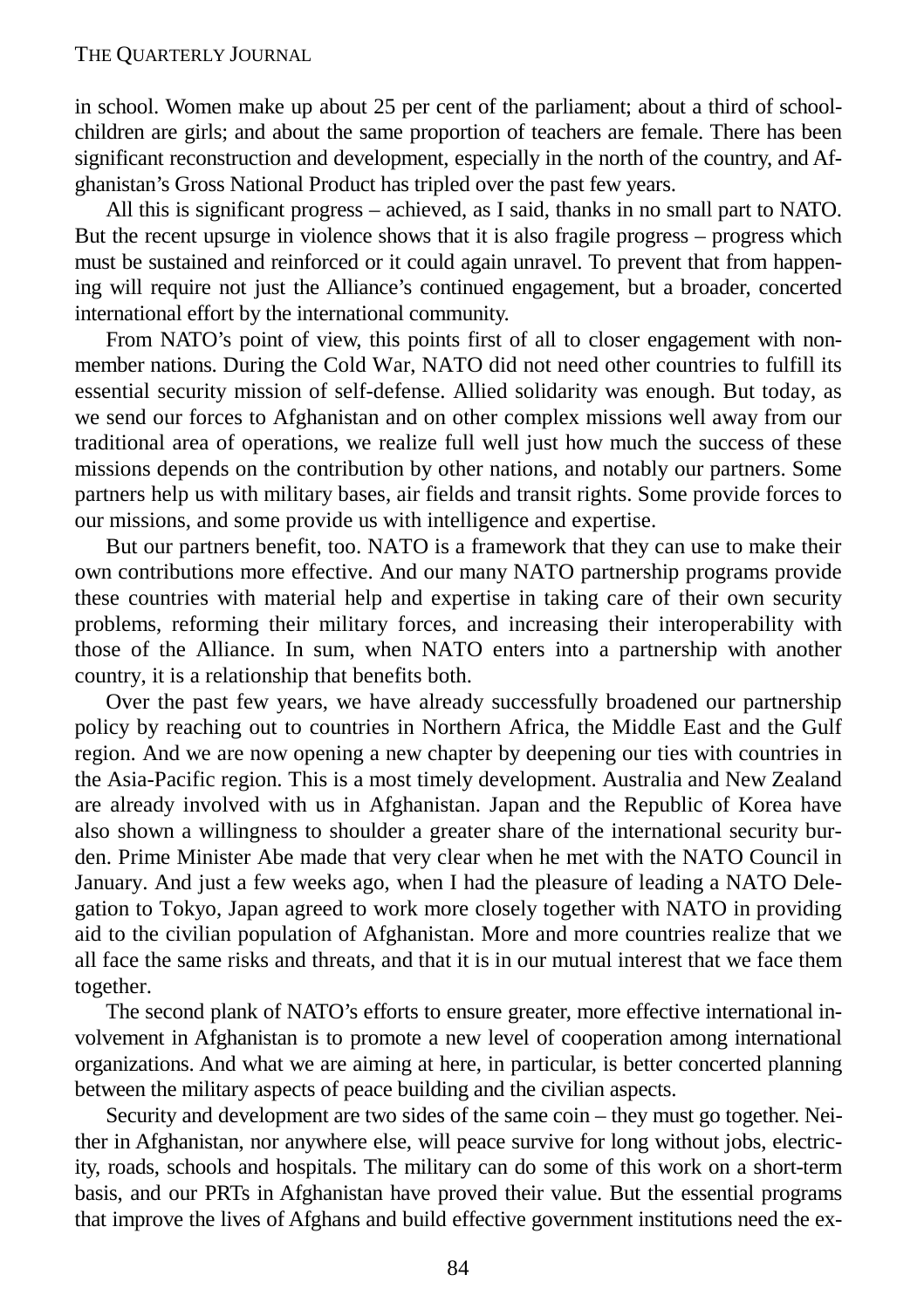perience and hands-on involvement of civilian reconstruction agencies and NGOs, backed up by adequate international aid money. We also need better coordination among the civilian actors, particularly in the field of counter-narcotics. NATO can assist, of course, but the main responsibility has to rest with the civilian organizations and agencies. We will not succeed here if we are all advocating different strategies and are not providing the resources for a credible alternative livelihood program.

In January we held a major ministerial meeting in Brussels in which the European Union Council and Commission, the United Nations and the World Bank all took part. This was an important step in getting these other international actors to buy into our concept of a comprehensive approach. We now need to implement it urgently through more coordinated and effective activity on the ground in Afghanistan, and closer cooperation at headquarters level. The UN is the natural leader of this effort. But NATO will play its full part in supporting the UN in this role.

While Afghanistan may have acted as a catalyst for NATO's ongoing efforts to promote better concerted planning among international military and civilian actors, it is clear that the importance of such better planning stretches well beyond Afghanistan. Wherever we are engaged, we must find ways not only to better connect with each other, but also with local and regional actors, in order to advance our common objectives. And I would also argue that, when we speak about a more comprehensive approach, we should not just look at it in terms of crisis management, but also—and indeed ideally—with a view to preventing crises from occurring in the first place.

It is absolutely vital for NATO, the UN, the EU and other international actors to redouble our efforts. Together, we must develop more structured relations between our organizations, and a culture of cooperation, that will permit us to be less reactive and more proactive in future contingencies.

Making that kind of adjustment, and developing such a culture of cooperation, is not an easy matter, neither for us in NATO, nor for the UN, the EU or other institutions. We are all attached to our own ways. There is also an element of institutional pride and, yes, even a degree of competition. NATO has the means to deploy at strength in an emerging crisis situation. And this can lead to frustration on the part of civilian actors about being constrained in their movements, but also unrealistic expectations about the level of support the military is capable of providing. We have to break through all that. We have to arrive at an honest appraisal of the particular strengths and limitations of each of our organizations, and how we can best complement each other's efforts. And that will take pragmatism, vision and—above all—political will.

### *Ladies and Gentlemen,*

During the Cold War, and even to a large extent during the decade that followed it, NATO's basic approach to security was essentially a military one. Today, as globalization confronts us with an entirely new set of challenges, we have to adopt a broader approach that includes greater coordination and cooperation between political and civilian elements. We need to engage. We need to cooperate among likeminded countries all over the world. And we need to work together with other institutions and nongovernmental organizations.